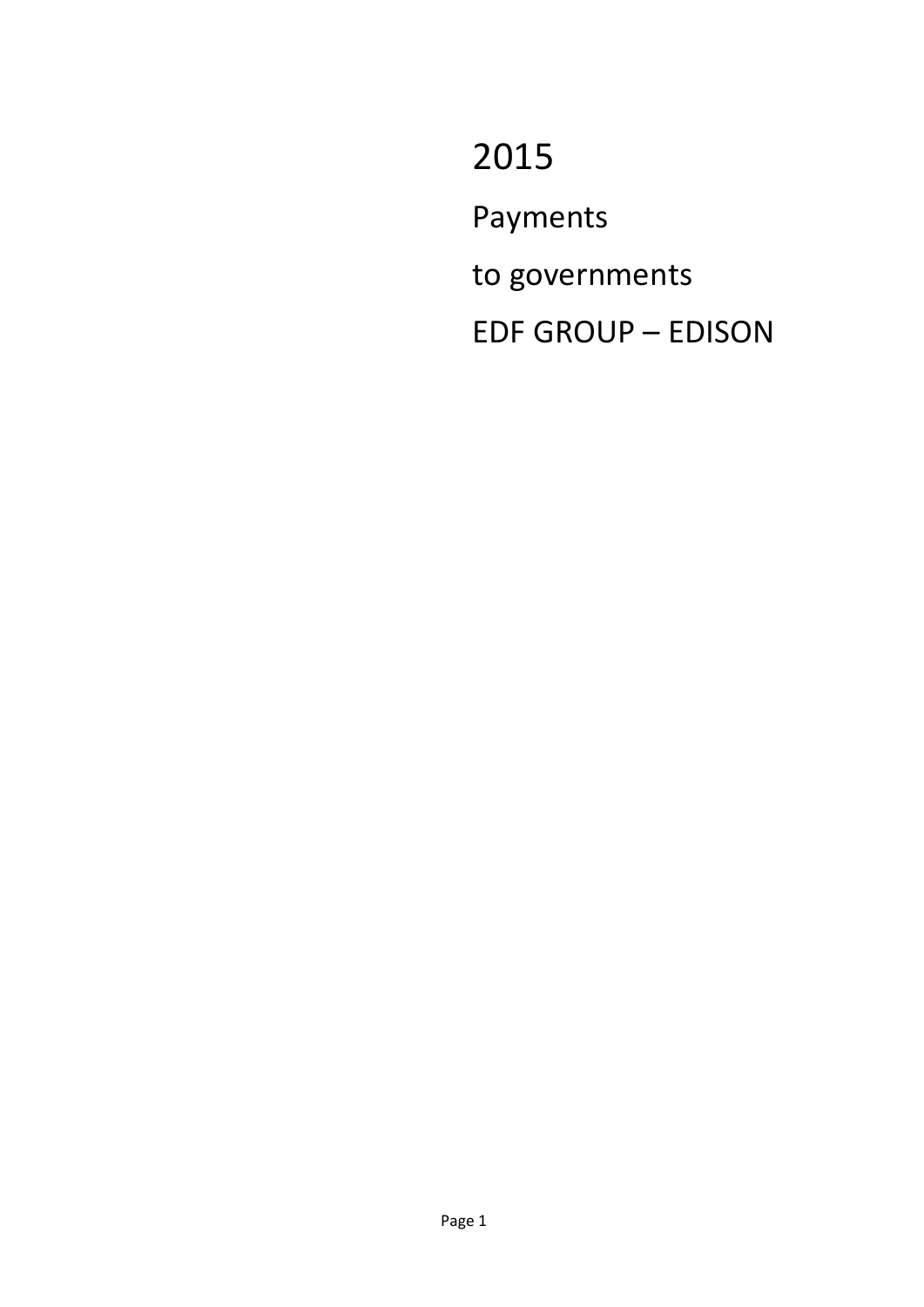# **Table of contents**

| Investments, revenues, purchases of goods and services and production volumes 166 |  |
|-----------------------------------------------------------------------------------|--|
|                                                                                   |  |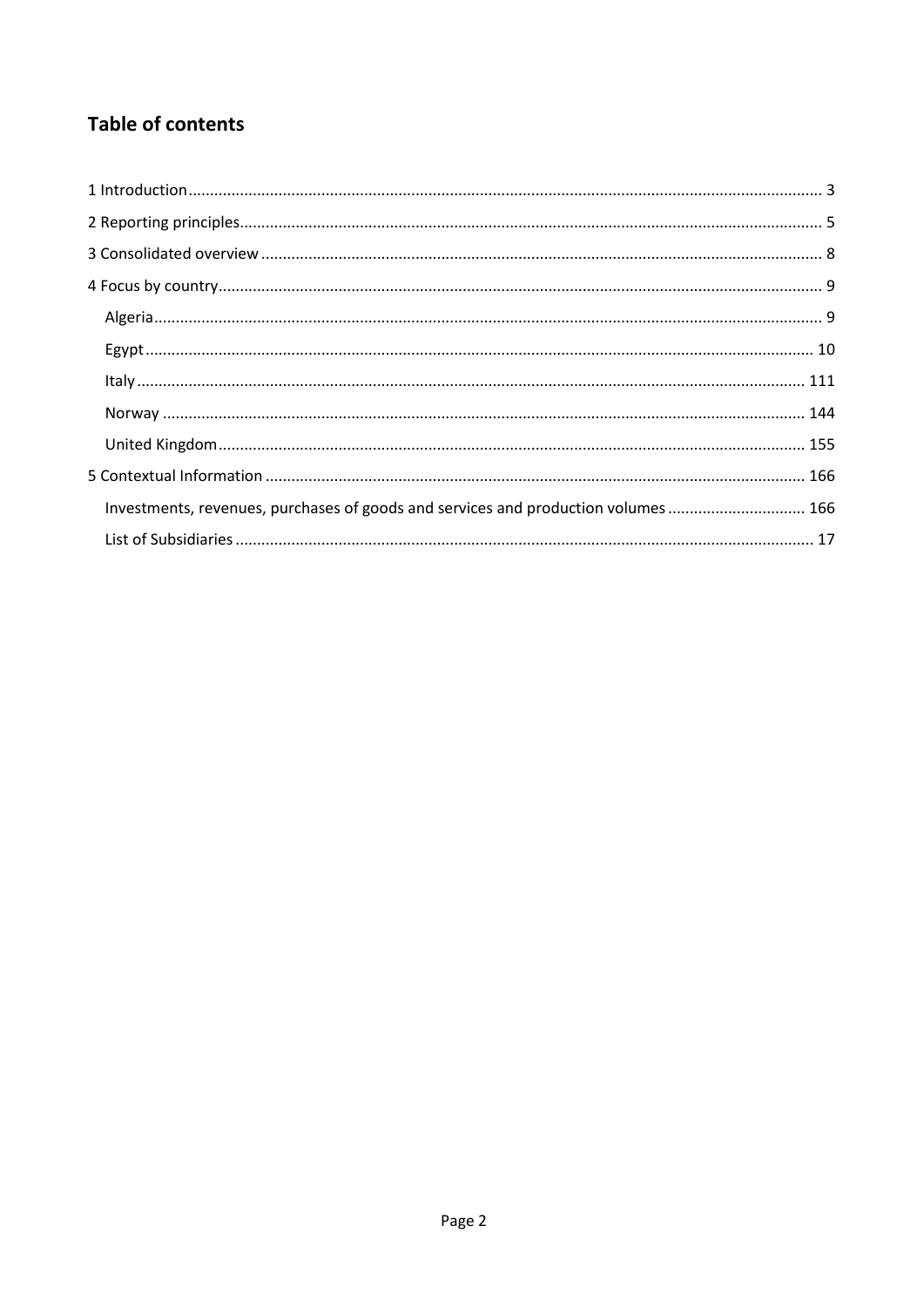# <span id="page-2-0"></span>**1 Introduction**

## **Background – Activity**

This report aims at presenting the Exploration & Production ("**E&P**") activities of EDF and its subsidiaries ("**EDF Group**").

EDF Group is operating on the whole electricity market: nuclear, renewable and fossil production, transportation, distribution, commercialization, … It is the main operator on the French electricity market and benefits from strong positions in Europe and all around the world.

EDF Group operates in the hydrocarbons business through Edison Group (hereinafter referred to as "**Edison**"), which holds licenses for the exploration and production of natural gas and crude oil in Italy, Europe, the Middle East, Africa and South America.

Edison is also committed to developing gas import infrastructures for Italy and Europe, and through our subsidiaries we manage regulated activities (gas transport, storage and distribution).

Edison is Europe's oldest energy company, and one of the industry leaders in Italy and Europe. Today Edison operates in several countries around the world and has a staff of more than 3,000 people in two main areas of business: electric power and hydrocarbons E&P (natural gas and crude oil).

E&P activities are carried out by various Edison's Group legal entities, listed in section 5 of the present report with reference to each country of operations.

## **Legal framework**

This report is released in accordance with Directive 34/2013/EU of the European Parliament, which has been transposed in French legislation. Its publication aims to provide for enhanced transparency of payments made to governments.

Article 42 of the Directive 2013/34/EU states that "*Member States shall require large undertakings and all public-interest entities active in the extractive industry or the logging of primary forests to prepare and make public a report on payments made to governments on an annual basis…".*

The French Law 2014-1662 dated December 30, 2014 transposed this obligation into the French legislation with effective date on January  $1<sup>st</sup>$ , 2015 for companies counting more than 5.000 employees during the fiscal year starting on January  $1<sup>st</sup>$  2015.

The provisions of this law are integrated in article L.225-102-3 of the French Commercial Code.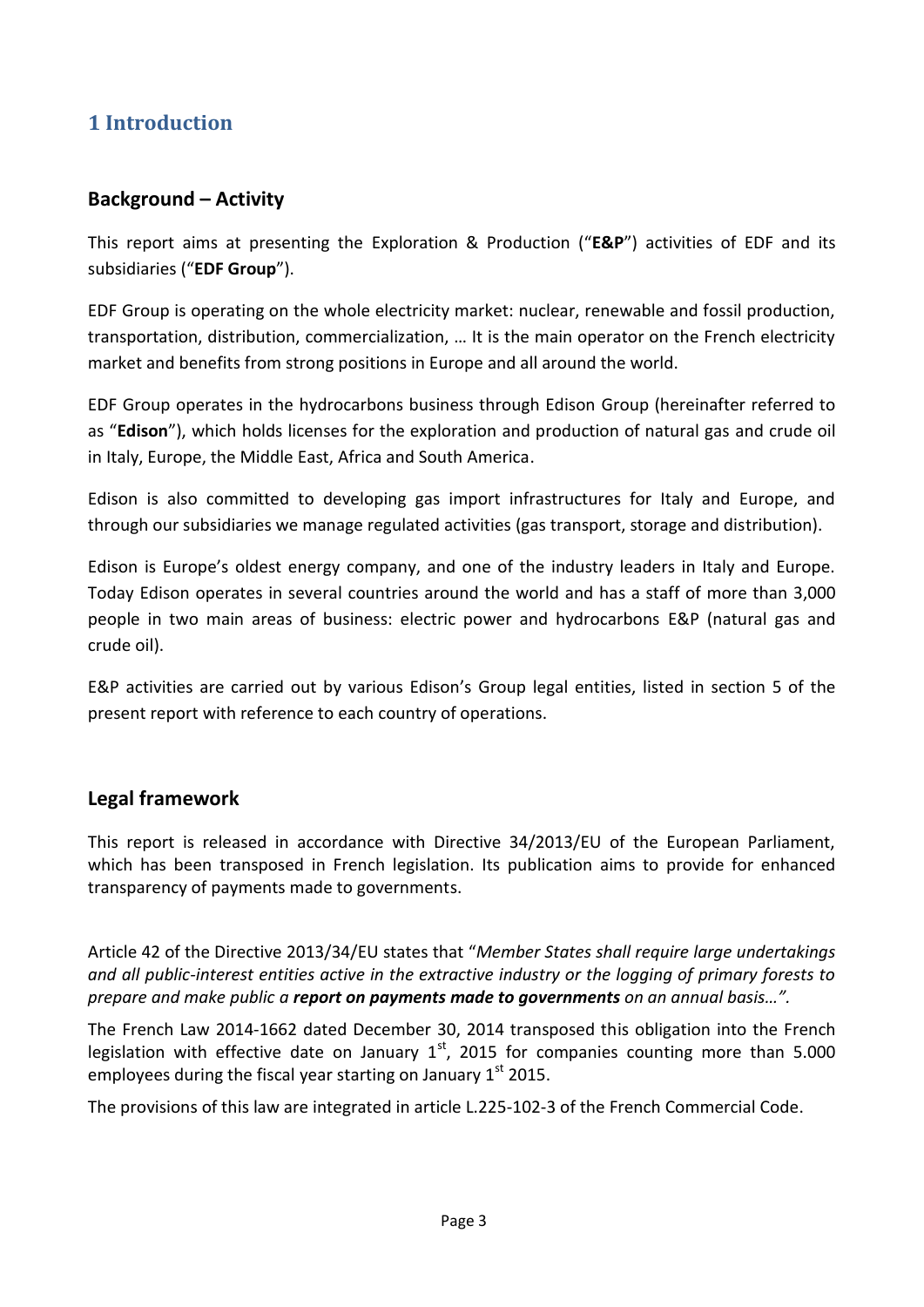In Groups of companies, the obligation to publish the report relies on the parent company which is under the obligation to publish financial consolidated statements (i.e. EDF S.A. for Edison's E&P activities).

Overview of Edison's presence worldwide as of 31.12.2015 in its two main business areas, production and sale of electrical power and procurement exploration production and sale of hydrocarbons:

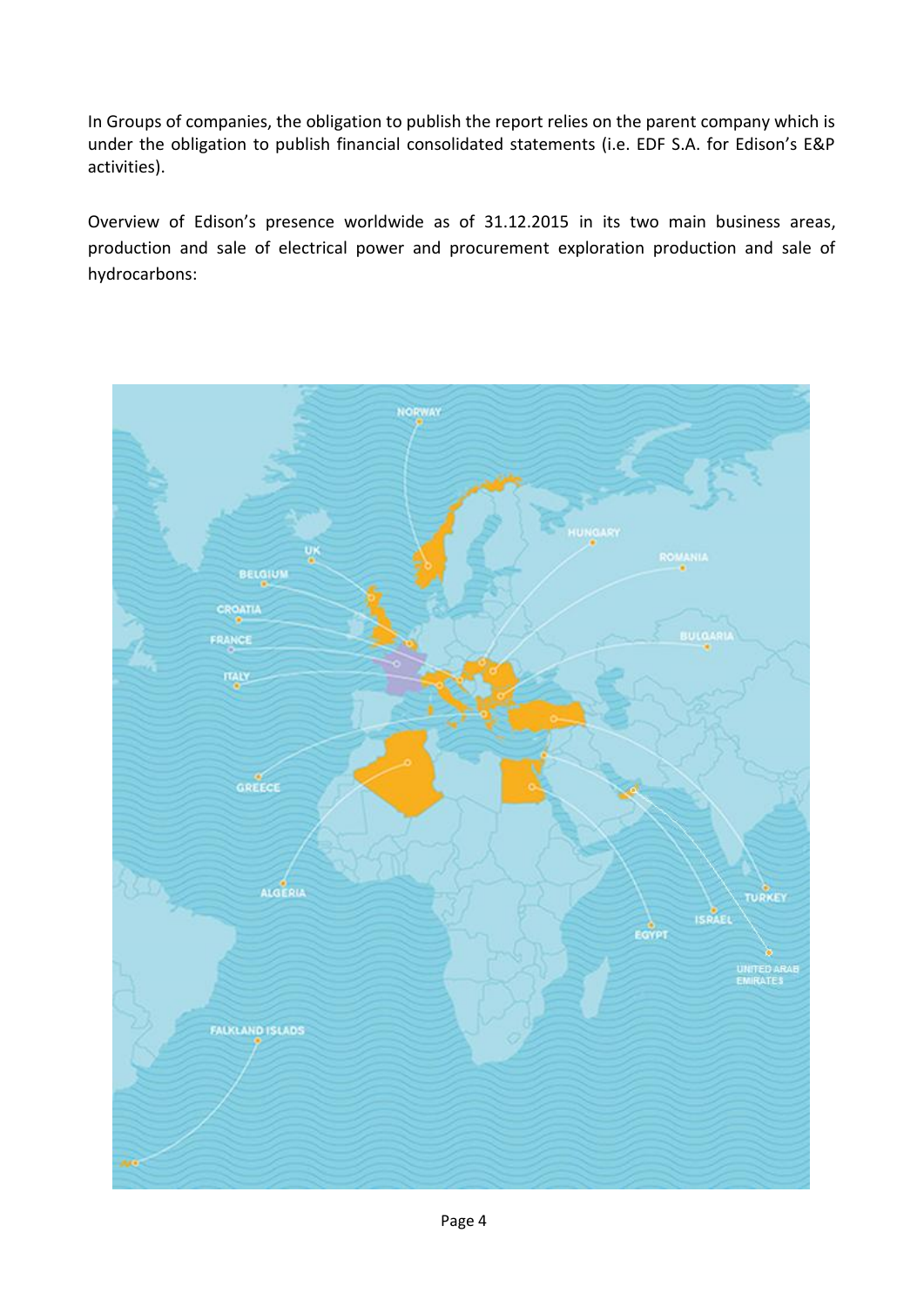# <span id="page-4-0"></span>**2 Reporting principles**

## **Scope and validity**

EDF Group has prepared a consolidated report on payments to governments, for activities related to exploration, prospecting, discovery, development, and extraction of minerals, oil, natural gas deposits or other materials (hereinafter referred to as "**extractive activities**"). In this report, we only disclose payments to governments for legal entities involved in extractive activities, or payments made on behalf of such group entities. The relevant payment types are described later in this section.

## **Government**

According to article 41 of the Directive 2013/34, governments means any national, regional or local authority of a country, including departments, agencies or undertakings controlled by that authority. Such definition shall apply in the present report.

## **Reporting period**

This report covers the payments made in the following period: January  $1<sup>st</sup>$  – December 31<sup>st</sup>, 2015

## **Basis for preparation**

This report has been prepared consistently with the provisions of the Directive n. 34/2013/EU, on a cash basis and includes direct payments to governments from subsidiaries, joint operations and joint ventures, regardless of whether EDF Group is the operator or not. Significant payment types within the scope of this report, such as taxes and royalties, are typically made directly by EDF Group to governments. In some cases, however, certain payments to governments may be made by the operator on behalf of a partnership. This is often the cases for area fees (Norwegian tax aimed at increasing the efficiency in the exploitation of assigned areas). In such cases will only be reported hereinafter the payments made by the operator on EDF Group behalf.

## **Perimeter**

EDF Group defined the perimeter of the payments to governments to be disclosed in accordance with the legal framework in force. Particularly EDF Group considered payments to governments made by consolidated subsidiaries active in the businesses listed by the Directive n. 34/2013/EU. Payments made by non-consolidated entities are not disclosed in this report, regardless the amount paid.

## **Project definition**

A project is defined as the operational activities under an individual contract, license, lease, concession or similar legal agreement. Moreover we consider as an individual project also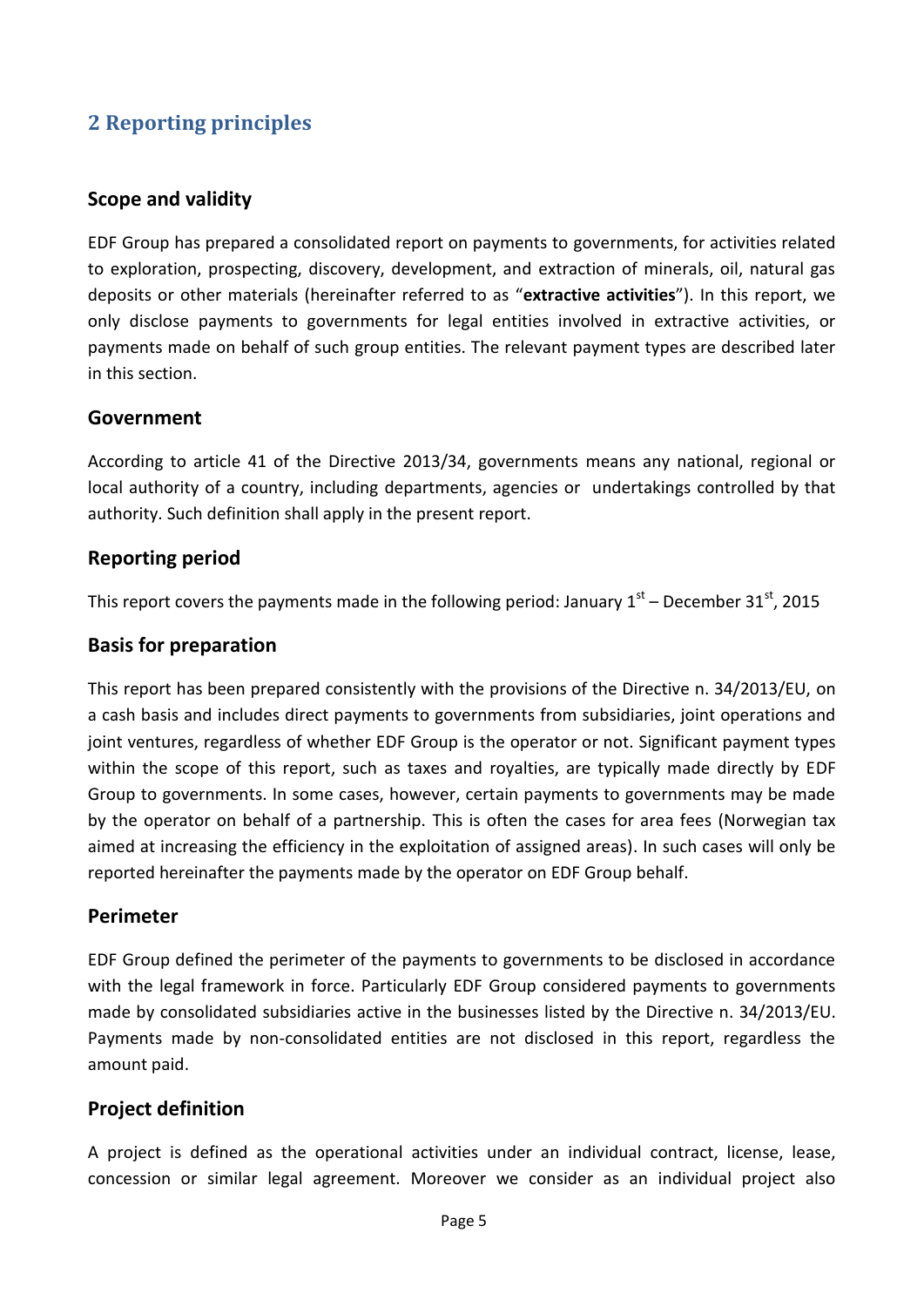operational activities under several agreements "substantially interconnected" (e.g. unitization and unit operating agreement).

Payments that are not directly linked to a specific project, but have been made at entity level (e.g. corporate taxes), will be reported at the level for which the payment is made even if the overall payment could partially refer to businesses out of the scope of this report.

## **Materiality**

Payments made in the reporting period, as a single or a series of related payments, below Euro 100,000 are not included in this report according to the Directive/EU. If no payments or only payments below this threshold were paid in a particular country, the country is not displayed in this report. If no payment or only payments below such threshold were made in respect of certain projects listed in the description of the main activities in a particular country, then such projects are not listed in the table of payments related to that country.

## **Report Currency**

When preparing the report, amounts in currencies other than Euro have been translated based on the average annual foreign exchange rate.

## **Payment types disclosed at project or legal entity level**

According to EU legislation, the following payment types shall be disclosed for legal entities involved in extractive activities:

- a. **Taxes** levied on the income, production or profits of companies. Taxes levied on consumption, such as a value added taxes, personal income taxes, sales taxes, withholding taxes, property taxes and environmental taxes, are out of scope,
- b. **Royalties** are usage-based payments for the right to the on-going use of an asset,
- c. License **fees** are typically paid on the right to the on-going use of an asset
- d. **Bonuses** are money to be paid when signing an oil and gas lease, when discovering natural resources and/or when production has started,
- e. Shares or other **ownership rights** to a company or its subsidiaries or closely connected parties that are given to governments for the right to extract oil and gas,
- f. **Dividends** include payments to governments instead of production entitlements or royalties. In this context, dividends do not include payments to governments when a government is a shareholder of the company, as long as the dividend is paid to the government under the same terms and conditions as applicable to other shareholders,
- g. Payments for **infrastructure improvements**. Such payments are disclosed if Edison is contractually committed to finance public services and utilities,
- h. **Host government entitlements** are the host government's share of production after oil production has been allocated to cover costs and expenses under production sharing agreements.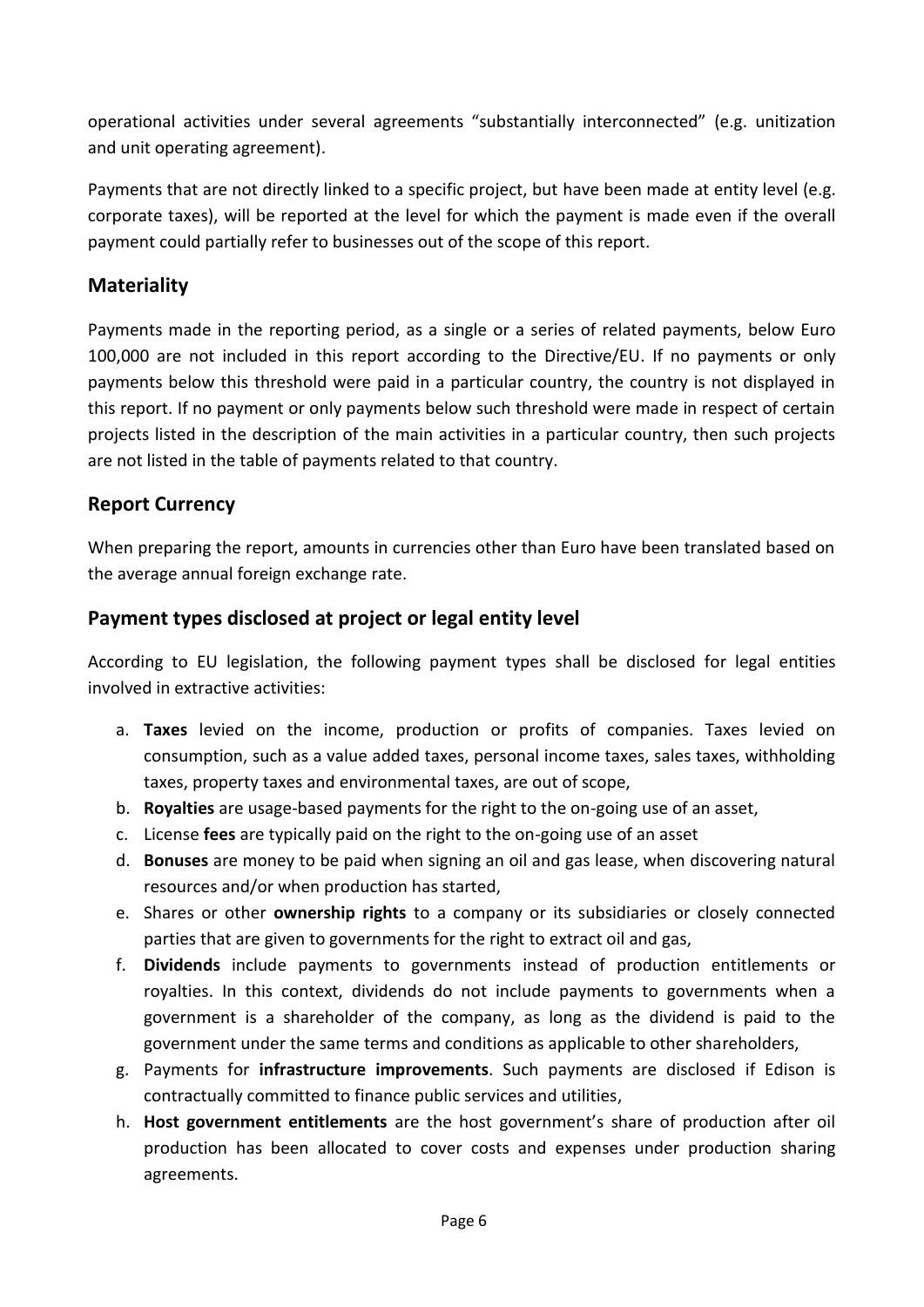# **Other relevant reports**

Further information about environmental subjects and community investment is available in 2015 Edison Sustainability Report, at http://www.edison.it/en/sustainability.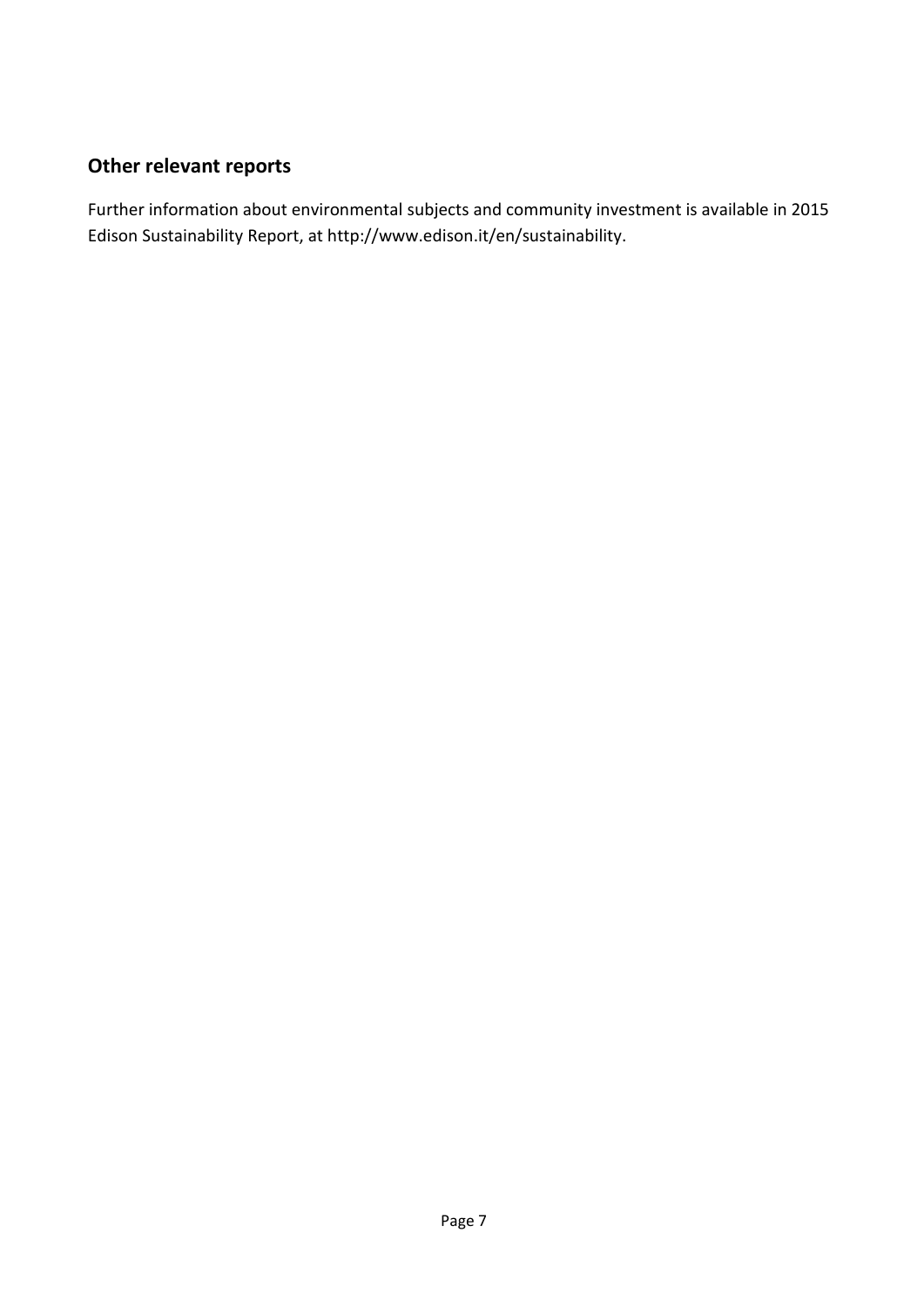# <span id="page-7-0"></span>**3 Consolidated overview**

The consolidated overview discloses the sum of EDF Group's payments to governments in each country and per payment type. The overview is based on the location of the receiving government.

EDF Group did not pay any dividends in lieu of production rights, entitlements or royalties in 2015.

|                   |                          |                          |                          |                              |                          | Host                     | Host                     |               |
|-------------------|--------------------------|--------------------------|--------------------------|------------------------------|--------------------------|--------------------------|--------------------------|---------------|
|                   |                          |                          |                          |                              |                          | government               | government               |               |
|                   |                          |                          |                          |                              | Infrastructure           | entitlements             | entitlements             |               |
| (in Euro million) | Taxes                    | <b>Royalties</b>         | Fees                     |                              | Bonuses Improvements     | (value)                  | (mmboe)                  | Total (value) |
| Algeria           | 0.24                     | ٠                        |                          | $\qquad \qquad \blacksquare$ | ٠                        |                          | $\overline{\phantom{a}}$ | 0.24          |
| Egypt             | $\overline{\phantom{m}}$ | $\overline{\phantom{a}}$ | $\overline{\phantom{a}}$ | 6.61                         | $\overline{\phantom{a}}$ | 104.58                   | 3,02                     | 111.19        |
| Italy             | 27.38                    | 19.27                    | $\overline{\phantom{0}}$ | $\overline{\phantom{a}}$     | 1.00                     | $\overline{\phantom{m}}$ | $\overline{\phantom{a}}$ | 47.65         |
| Norway            | 0.11                     | $\overline{\phantom{a}}$ | 1.64                     | $\overline{\phantom{a}}$     | $\overline{\phantom{a}}$ |                          | $\overline{\phantom{a}}$ | 1.75          |
| United Kingdom    | 0.18                     | $\blacksquare$           | 0.71                     | $\overline{\phantom{a}}$     | $\overline{\phantom{a}}$ | $\overline{\phantom{a}}$ | $\overline{\phantom{a}}$ | 0.89          |
| Total             | 27.91                    | 19.27                    | 2.35                     | 6.61                         | 1.00                     | 104.58                   | 3.02                     | 161.72        |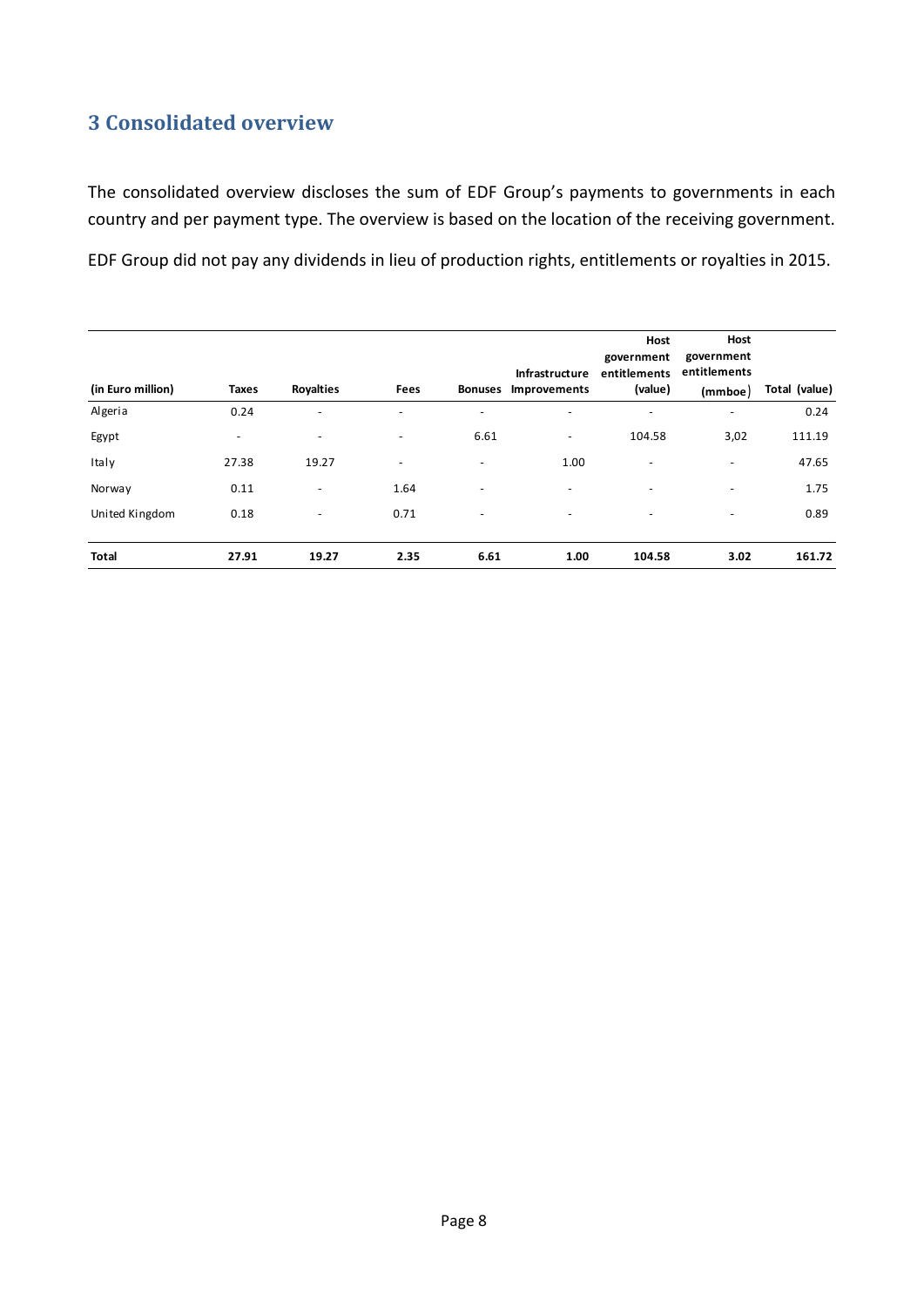## <span id="page-8-0"></span>**4 Focus by country**

### <span id="page-8-1"></span>**Algeria**

Edison has been active in Algeria since the late 90'. Through the participation in most bid rounds in the country from 1995 to 2005 Edison developed a wide experience of the exploration themes in various areas of South Algeria. In 2002 a Joint Venture with Edison as a minority shareholder obtained the rights on the Reggane North block, located in the Reggane basin in the South-Western sector of the Algerian Sahara desert where the main exploration targets are gas bearing Devonian and Carboniferous sandstones. Since February 2012 the Joint Venture has been in development phase operated by Repsol. Production is expected to start in 2017 and will contribute with its productions to the Edison Group production targets. Edison currently owns a participating interest share of 11,25%.

The exhibits below disclose payments per projects and governments made in the country:

| Payments per project              |              |           |                          |                |                                |                                               |                                               |               |
|-----------------------------------|--------------|-----------|--------------------------|----------------|--------------------------------|-----------------------------------------------|-----------------------------------------------|---------------|
| (in Euro million)                 | <b>Taxes</b> | Royalties | Fees                     | <b>Bonuses</b> | Infrastructure<br>Improvements | Host<br>government<br>entitlements<br>(value) | Host<br>government<br>entitlements<br>(mmboe) | Total (value) |
| Reggane project                   | 0.24         | ۰         | $\overline{\phantom{a}}$ |                |                                |                                               | ۰                                             | 0.24          |
| Total                             | 0.24         | ٠         | ٠                        | ٠              | ۰                              | $\overline{\phantom{a}}$                      | ۰.                                            | 0.24          |
| Payments per government           |              |           |                          |                |                                |                                               |                                               |               |
|                                   |              |           |                          |                | Infrastructure                 | Host<br>government<br>entitlements            | Host<br>government<br>entitlements            |               |
| (in Euro million)                 | <b>Taxes</b> | Royalties | Fees                     | <b>Bonuses</b> | Improvements                   | (value)                                       | (mmboe)                                       | Total (value) |
| Direction des Grandes Entreprises | 0.24         | ٠         | $\overline{\phantom{a}}$ |                |                                |                                               | $\overline{\phantom{a}}$                      | 0.24          |
| Total                             | 0.24         | ٠         | ٠                        | ۰              |                                |                                               | ٠                                             | 0.24          |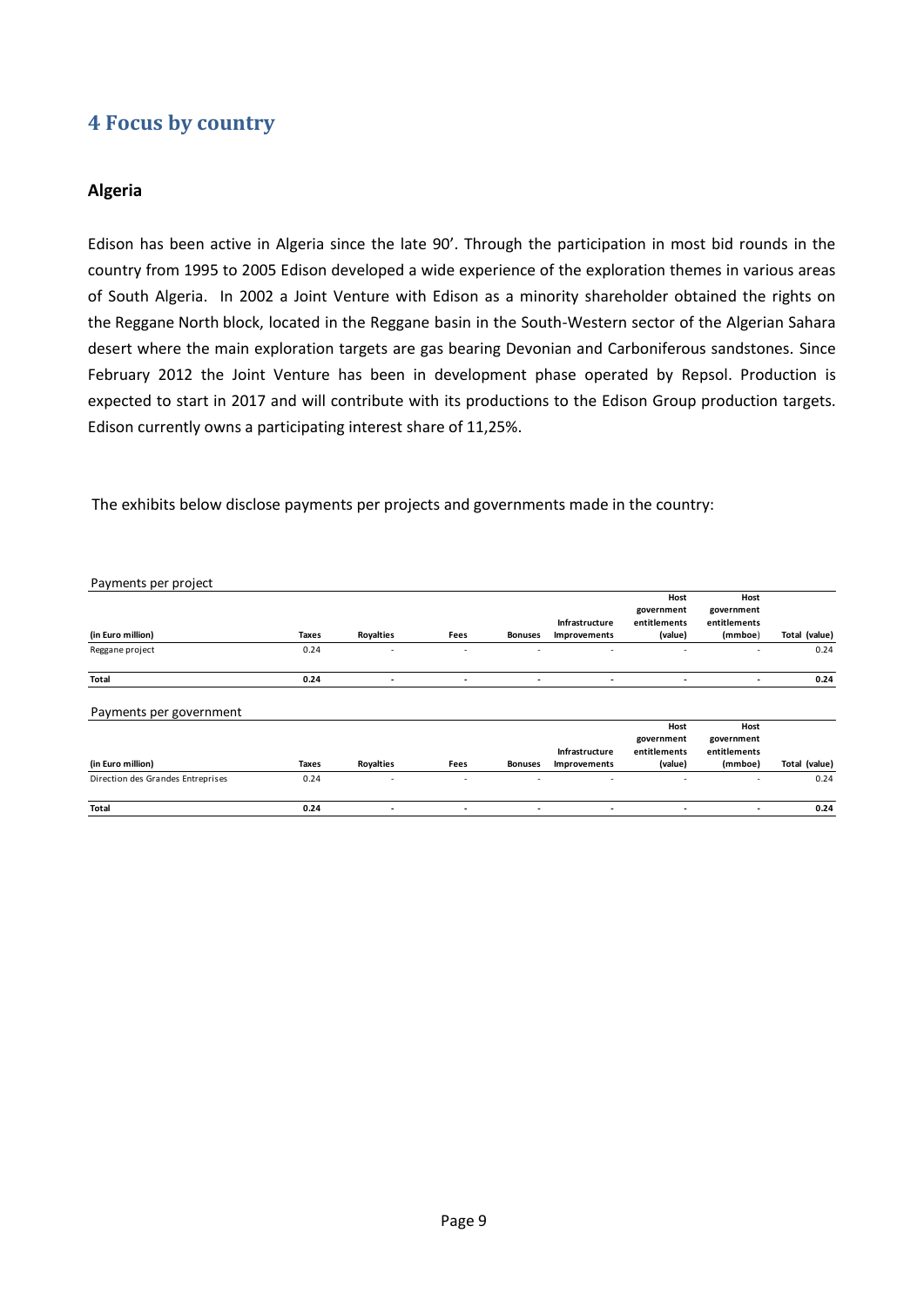## <span id="page-9-0"></span>**Egypt**

In Egypt Edison holds a 100% operated participating interest in the Abu Qir concession in the Nile Delta offshore, which is Edison's main project in Egypt. Edison also operates (with a 60% participating interest share) the West Wadi El Rayan concession<sup>1</sup> and (with a 100% participating interest share) the North West Gindi concession, both in the Western Desert, and the North Thekah and North Port Fouad concessions offshore (both with a 50% participating interest share). Edison also owns a 20% participating interest share in the Rosetta offshore production concession (operated by BG), a 25% participating interest share in the South Idku onshore concession (operated by Petroceltic) and a 50% participating interest in the North West El Amal concession in the Gulf of Suez (operated by DEA).

The exhibits below disclose payments per projects and governments made in the country:

| Payments per project                                                                                                                                                                                                                                                                                                                                                                       |              |                  |                          |      |                             | Host                                                 | Host                                  |               |
|--------------------------------------------------------------------------------------------------------------------------------------------------------------------------------------------------------------------------------------------------------------------------------------------------------------------------------------------------------------------------------------------|--------------|------------------|--------------------------|------|-----------------------------|------------------------------------------------------|---------------------------------------|---------------|
| (in Euro million)                                                                                                                                                                                                                                                                                                                                                                          | <b>Taxes</b> | <b>Royalties</b> | Fees                     |      | <b>Bonuses Improvements</b> | government<br>Infrastructure entitlements<br>(value) | government<br>entitlements<br>(mmboe) | Total (value) |
| Abu Qir                                                                                                                                                                                                                                                                                                                                                                                    |              |                  |                          | 0.13 |                             | 102.35                                               | 2.95                                  | 102.48        |
| <b>Rosetta</b>                                                                                                                                                                                                                                                                                                                                                                             |              |                  |                          |      |                             | 2.23                                                 | 0.07                                  | 2.23          |
| North Thekah                                                                                                                                                                                                                                                                                                                                                                               |              |                  |                          | 0.14 |                             |                                                      |                                       | 0.14          |
| North West El-Amal                                                                                                                                                                                                                                                                                                                                                                         |              |                  |                          | 0.90 |                             |                                                      |                                       | 0.90          |
| North West Gindi                                                                                                                                                                                                                                                                                                                                                                           |              |                  |                          | 2.84 |                             |                                                      |                                       | 2.84          |
| North Port Fouad                                                                                                                                                                                                                                                                                                                                                                           |              |                  |                          | 2.53 |                             |                                                      |                                       | 2.53          |
| South Idku                                                                                                                                                                                                                                                                                                                                                                                 |              |                  |                          | 0.07 |                             |                                                      |                                       | 0.07          |
| Total                                                                                                                                                                                                                                                                                                                                                                                      |              |                  |                          | 6.61 | $\overline{a}$              | 104.58                                               | 3.02                                  | 111.19        |
|                                                                                                                                                                                                                                                                                                                                                                                            |              |                  |                          |      |                             |                                                      |                                       |               |
| Payments per government                                                                                                                                                                                                                                                                                                                                                                    |              |                  |                          |      |                             |                                                      |                                       |               |
|                                                                                                                                                                                                                                                                                                                                                                                            |              |                  |                          |      |                             | Host<br>government                                   | Host<br>government                    |               |
|                                                                                                                                                                                                                                                                                                                                                                                            |              |                  |                          |      | Infrastructure              | entitlements                                         | entitlements                          |               |
| (in Euro million)                                                                                                                                                                                                                                                                                                                                                                          | Taxes        | <b>Royalties</b> | Fees                     |      | <b>Bonuses Improvements</b> | (value)                                              | (mmboe)                               | Total (value) |
| Egyptian Tax Authority - Large tax payer                                                                                                                                                                                                                                                                                                                                                   |              |                  |                          |      |                             | 104.58                                               | 3.02                                  | 104.58        |
| <b>EGPC</b>                                                                                                                                                                                                                                                                                                                                                                                |              |                  |                          | 3.88 |                             |                                                      |                                       | 3.88          |
| EGAS                                                                                                                                                                                                                                                                                                                                                                                       |              |                  |                          | 2.73 |                             |                                                      |                                       | 2.73          |
| Total                                                                                                                                                                                                                                                                                                                                                                                      |              | $\sim$           | $\overline{\phantom{a}}$ | 6.61 | $\overline{a}$              | 104.58                                               | 3.02                                  | 111.19        |
| Consistently with the concession agreements provisions, all the taxes to be paid in Egypt in relation to the<br>operation carried out under such concession agreements (which in practice are all the taxes to be paid in                                                                                                                                                                  |              |                  |                          |      |                             |                                                      |                                       |               |
| Egypt in relation to the activities carried out) is paid by EGPC <sup>2</sup> (or EGAS <sup>3</sup> as applicable) on behalf of Edison                                                                                                                                                                                                                                                     |              |                  |                          |      |                             |                                                      |                                       |               |
| International (EGPC takes it from EGPC's share of entitlement).                                                                                                                                                                                                                                                                                                                            |              |                  |                          |      |                             |                                                      |                                       |               |
| As regards the column "bonuses", it includes signature bonuses paid to the above referred state-owned<br>companies in the framework of the acquisition of exploration participation interests.                                                                                                                                                                                             |              |                  |                          |      |                             |                                                      |                                       |               |
| <sup>1</sup> No payments above the 100,000 € threshold were made in respect of this project, so that it is not listed in the table<br>of payments.<br>$^2$ The Egyptian General Petroleum Corporation (EGPC) is a company 100% owned by the Arab Republic of Egypt.<br>$^3$ The Egyptian Natural Gas Holding Company (EGAS) is also 100% (indirectly) owned by the Arab Republic of Egypt. |              |                  |                          |      |                             |                                                      |                                       |               |

#### Payments per government

| $\tilde{\phantom{a}}$                    |                          |                          |                          |                          |                          | Host                      | Host                     |               |
|------------------------------------------|--------------------------|--------------------------|--------------------------|--------------------------|--------------------------|---------------------------|--------------------------|---------------|
|                                          |                          |                          |                          |                          |                          | government                | government               |               |
|                                          |                          |                          |                          |                          | Infrastructure           | entitlements entitlements |                          |               |
| (in Euro million)                        | Taxes                    | <b>Rovalties</b>         | Fees                     |                          | Bonuses Improvements     | (value)                   | (mmboe)                  | Total (value) |
| Egyptian Tax Authority - Large tax payer |                          | $\sim$                   |                          | $\overline{\phantom{a}}$ | $\overline{\phantom{a}}$ | 104.58                    | 3.02                     | 104.58        |
| EGPC                                     |                          | $\overline{\phantom{a}}$ | $\overline{\phantom{a}}$ | 3.88                     | $\overline{\phantom{a}}$ |                           | $\overline{\phantom{a}}$ | 3.88          |
| EGAS                                     | $\overline{\phantom{a}}$ | $\sim$                   | $\sim$                   | 2.73                     | $\overline{\phantom{a}}$ | $\overline{\phantom{a}}$  | $\overline{\phantom{a}}$ | 2.73          |
| Total                                    |                          | $\overline{\phantom{a}}$ | $\overline{\phantom{a}}$ | 6.61                     | $\overline{\phantom{a}}$ | 104.58                    | 3.02                     | 111.19        |

<sup>&</sup>lt;sup>1</sup> No payments above the 100,000  $\epsilon$  threshold were made in respect of this project, so that it is not listed in the table of payments.

<sup>&</sup>lt;sup>2</sup> The Egyptian General Petroleum Corporation (EGPC) is a company 100% owned by the Arab Republic of Egypt.

<sup>&</sup>lt;sup>3</sup> The Egyptian Natural Gas Holding Company (EGAS) is also 100% (indirectly) owned by the Arab Republic of Egypt.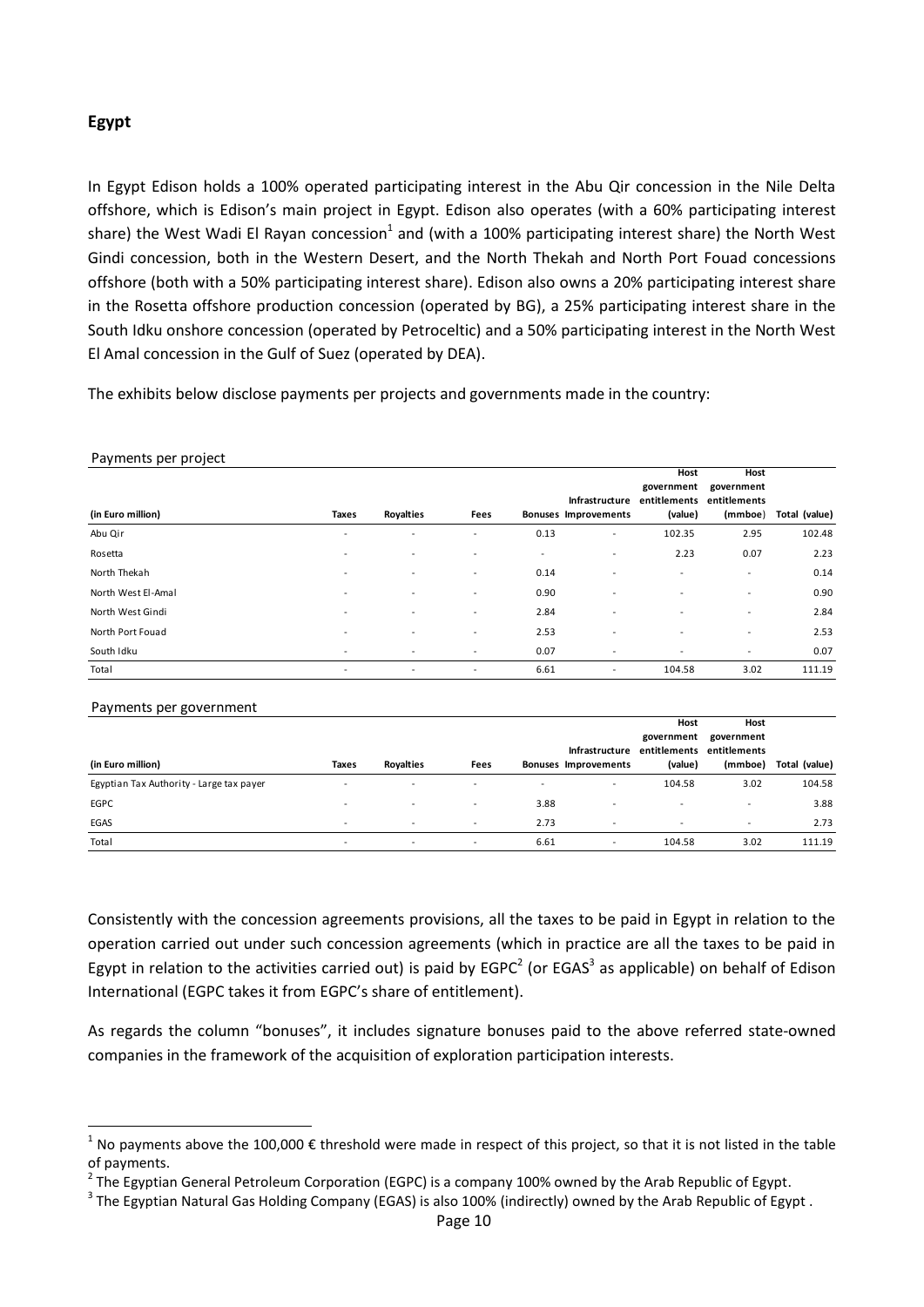## <span id="page-10-0"></span>**Italy**

Since the early 50s Edison has always played a leading role in the Italian energy sector with discoveries of major importance.

The Italian activities are managed by the two districts of Pescara (Adriatic offshore and Northern Italy) and Siracusa (Sicily). In 2015 Edison produced in Italy roughly 4.7 MBOE of which 344 Msmc of gas and 2.5 MMbbl of oil.

The majority of the gas production came from the two major gas fields: Daria and Clara, both operated by Eni and where Edison owns a 49% participating interest share in each of them.

The oil production came from:

- (i) the operated offshore fields of Vega, in Sicily, (where Edison has a participating interest share of 60%) and Rospo Mare, in the Adriatic sea, where Edison has a participating interest share of 61,72 % in and
- (ii) the non-operated onshore field of Tresauro in the S.Anna concession, in Sicily ,operated by Enimed, with a participating interest share of 25%).

Edison owns several other concessions in Italy and, among others, Comiso (with a 100% participating interest share held by Edison), Capparuccia (operated by Eni, where Edison has a participating interest share of 5%), B.C10.AS "Emma-Giovanna" (operated by Eni, where Edison has a participating interest share of 49%), and Candela (operated by Eni, where Edison has a participating interest share of 39,5%).

The exhibits below disclose payments per projects and governments made in the country: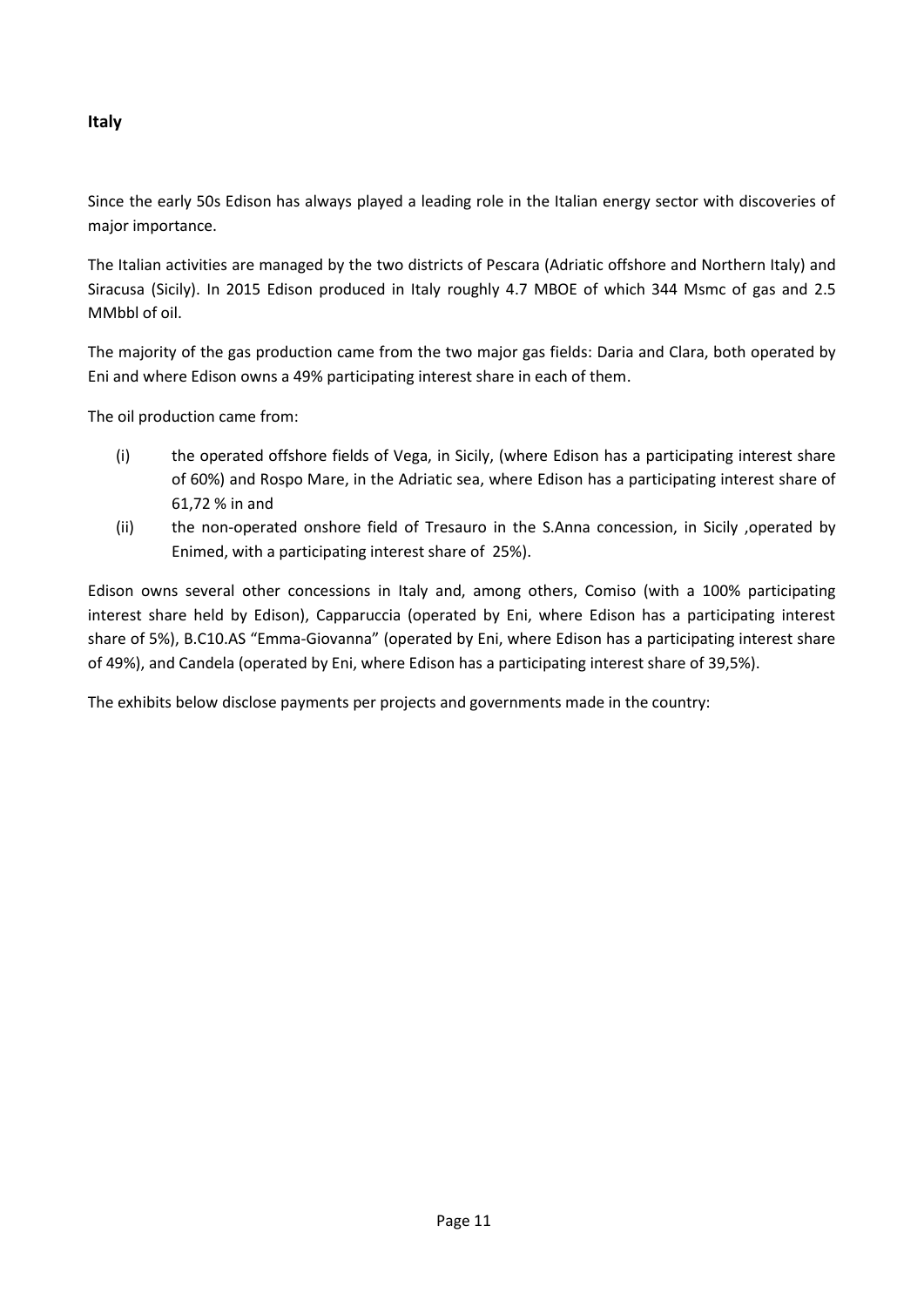#### Payments per project

| (in Euro million)                   |                          | Taxes Royalties          | Fees                     | <b>Bonuses</b>           | Infrastructure<br>Improvements | Host<br>government<br>entitlements<br>(value) | Host<br>government<br>entitlements<br>(mmboe) | Total (value) |
|-------------------------------------|--------------------------|--------------------------|--------------------------|--------------------------|--------------------------------|-----------------------------------------------|-----------------------------------------------|---------------|
| Municipality of Fermo - Cliff       |                          |                          |                          |                          | 0.70                           |                                               | $\overline{\phantom{a}}$                      | 0.70          |
| Municipality of Fermo - High School | ٠                        | ٠                        | ٠                        | $\blacksquare$           | 0.30                           | ٠                                             | ٠                                             | 0.30          |
| Capparuccia Concession              | $\sim$                   | 0.01                     | $\sim$                   | $\blacksquare$           | $\overline{\phantom{a}}$       | $\overline{\phantom{a}}$                      | ٠                                             | 0.01          |
| Daria Concession                    | $\sim$                   | 1.88                     | $\overline{\phantom{a}}$ | $\blacksquare$           | ٠                              | $\blacksquare$                                | ٠                                             | 1.88          |
| Emma-Giovanna Concession            | $\sim$                   | 0.83                     | $\sim$                   | $\blacksquare$           | ٠                              | ٠                                             | ٠                                             | 0.83          |
| Clara Concession                    | $\sim$                   | 1.73                     | $\sim$                   | $\blacksquare$           | ٠                              | $\overline{\phantom{a}}$                      | ٠                                             | 1.73          |
| Candela Concession                  | $\sim$                   | 1.13                     | $\overline{\phantom{a}}$ | $\blacksquare$           | ٠                              | $\overline{\phantom{a}}$                      | ٠                                             | 1.13          |
| Rospo Sea Concession                | $\sim$                   | 1.91                     | $\sim$                   | $\blacksquare$           | ٠                              | ٠                                             | ٠                                             | 1.91          |
| Vega Concession                     | $\overline{\phantom{a}}$ | 1.86                     | $\sim$                   | $\overline{\phantom{a}}$ | $\overline{\phantom{a}}$       | $\overline{\phantom{a}}$                      | ٠                                             | 1.86          |
| Comiso Concession                   | $\overline{\phantom{a}}$ | 0.17                     | $\overline{\phantom{a}}$ | $\blacksquare$           | ٠                              | $\overline{\phantom{a}}$                      | ٠                                             | 0.17          |
| S.Anna Concession                   | ٠                        | 9.75                     | $\sim$                   | $\blacksquare$           | ٠                              | ٠                                             | ٠                                             | 9.75          |
| Corporate                           | 27.38                    | $\overline{\phantom{a}}$ | $\overline{\phantom{a}}$ | $\overline{\phantom{a}}$ | ٠.                             | $\overline{\phantom{a}}$                      | ٠                                             | 27.38         |
| <b>Total</b>                        | 27.38                    | 19.27                    |                          |                          | 1.00                           | $\overline{\phantom{a}}$                      | $\overline{\phantom{a}}$                      | 47.65         |

#### Payments per government

|                                                                               |                          |                 |                          |                          | Infrastructure           | Host<br>government<br>entitlements | Host<br>government<br>entitlements |               |
|-------------------------------------------------------------------------------|--------------------------|-----------------|--------------------------|--------------------------|--------------------------|------------------------------------|------------------------------------|---------------|
| (in Euro million)                                                             |                          | Taxes Royalties | Fees                     | <b>Bonuses</b>           | Improvements             | (value)                            | (mmboe)                            | Total (value) |
| Ragusa Municipality                                                           | $\sim$                   | 6.67            |                          |                          | ٠                        | ٠                                  | ٠                                  | 6.67          |
| Fermo Municipality                                                            |                          |                 |                          |                          | 1.00                     |                                    | ٠                                  | 1,00          |
| Sicily Region                                                                 | $\overline{\phantom{a}}$ | 3.61            |                          |                          |                          |                                    |                                    | 3.61          |
| Abruzzo Region                                                                | $\sim$                   | 0.20            | ٠                        |                          | ٠                        |                                    | ٠                                  | 0.20          |
| Puglia Region                                                                 | $\sim$                   | 0.80            |                          |                          | ٠                        |                                    |                                    | 0.81          |
| Molise Region                                                                 | $\sim$                   | 0.61            |                          |                          | ٠                        | ٠                                  | $\overline{\phantom{a}}$           | 0.61          |
| Italian Tax Authority ("Agenzia delle Entrate")                               | 27.38                    | 2.93            |                          |                          |                          |                                    |                                    | 30.31         |
| Sviluppo Economico Ministry via Italian<br>Central Bank - Treasury Department | ٠                        | 4.45            | $\overline{\phantom{a}}$ | $\blacksquare$           | $\overline{\phantom{a}}$ | ٠                                  | ٠                                  | 4.45          |
| Total                                                                         | 27.38                    | 19.27           | $\blacksquare$           | $\overline{\phantom{a}}$ | 1.00                     | $\overline{\phantom{a}}$           | $\overline{\phantom{a}}$           | 47.65         |

As regards the "Payment per Project" table, please note in respect of the Capparuccia Concession (which is part of a unitized area where Edison owns a 5% track participation interest), a payment has been included notwithstanding Edison share is under 100.000 Euro because part of a wire transfer of more than 2ML Euro.

Moreover, in respect of the "Corporate" line please note that this amount includes tax payments made by Edison S.p.A., Edison Stoccaggio SpA and Edison Idrocarburi Sicilia Srl. Please also note that both of Edison S.p.A. and Edison Stoccaggio Spa are active in a number of activities other than Oil and Gas productions. As it is not possible to obtain the detail in respect of the Oil and Gas operations only, we are including the aggregate of the tax position for such companies.

As far as the "Payments per Government" table is concerned, from the amount of taxes indicated as paid to Italian Tax Authority ("Agenzia delle Entrate") only 3.9 million euro has been directly made by Edison S.p.A.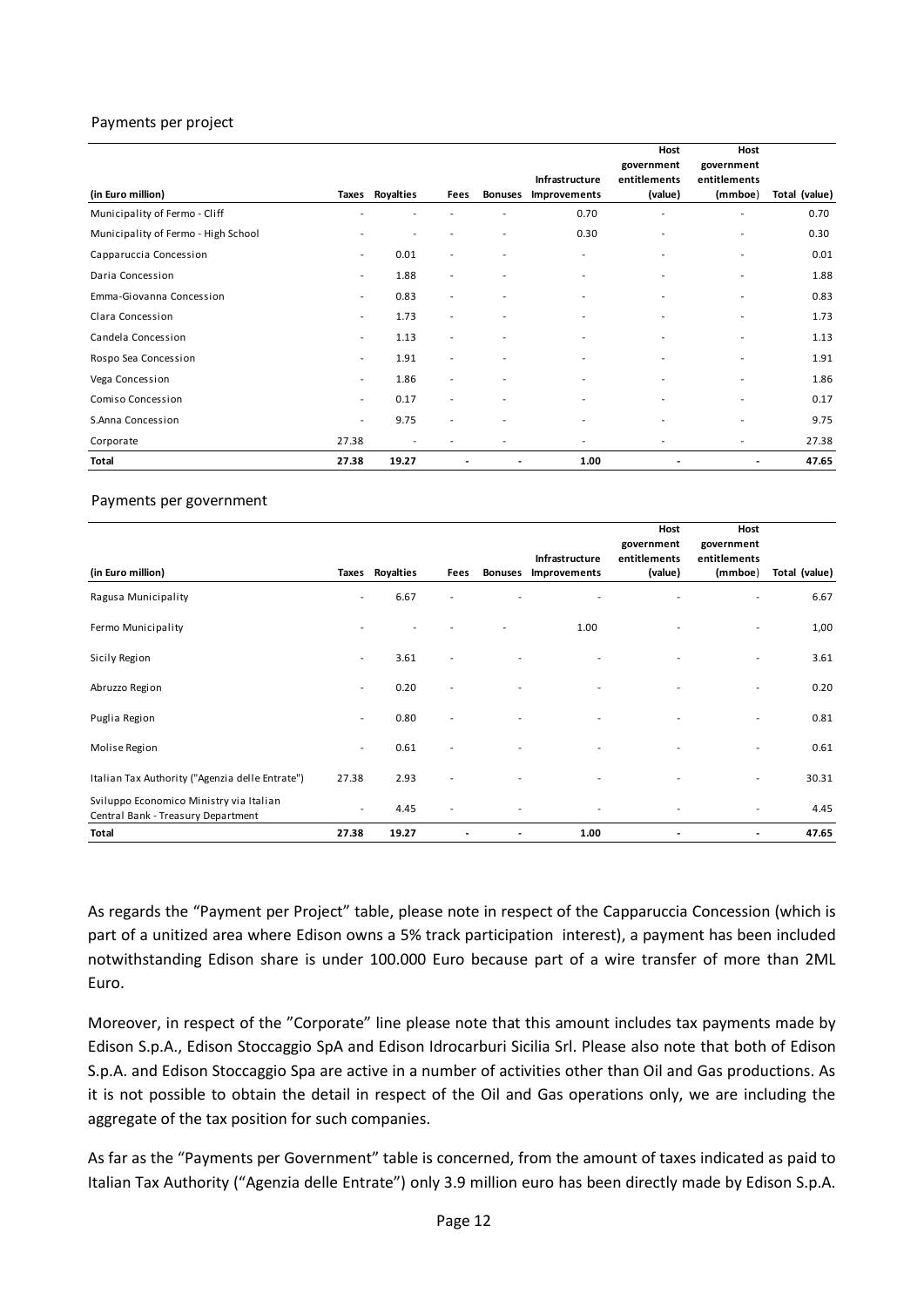or by one of its subsidiaries while the remaining share was paid via Transalpina di Energia SpA, a company that controls Edison S.p.A. and which consolidates Edison Italian entities also for tax purposes.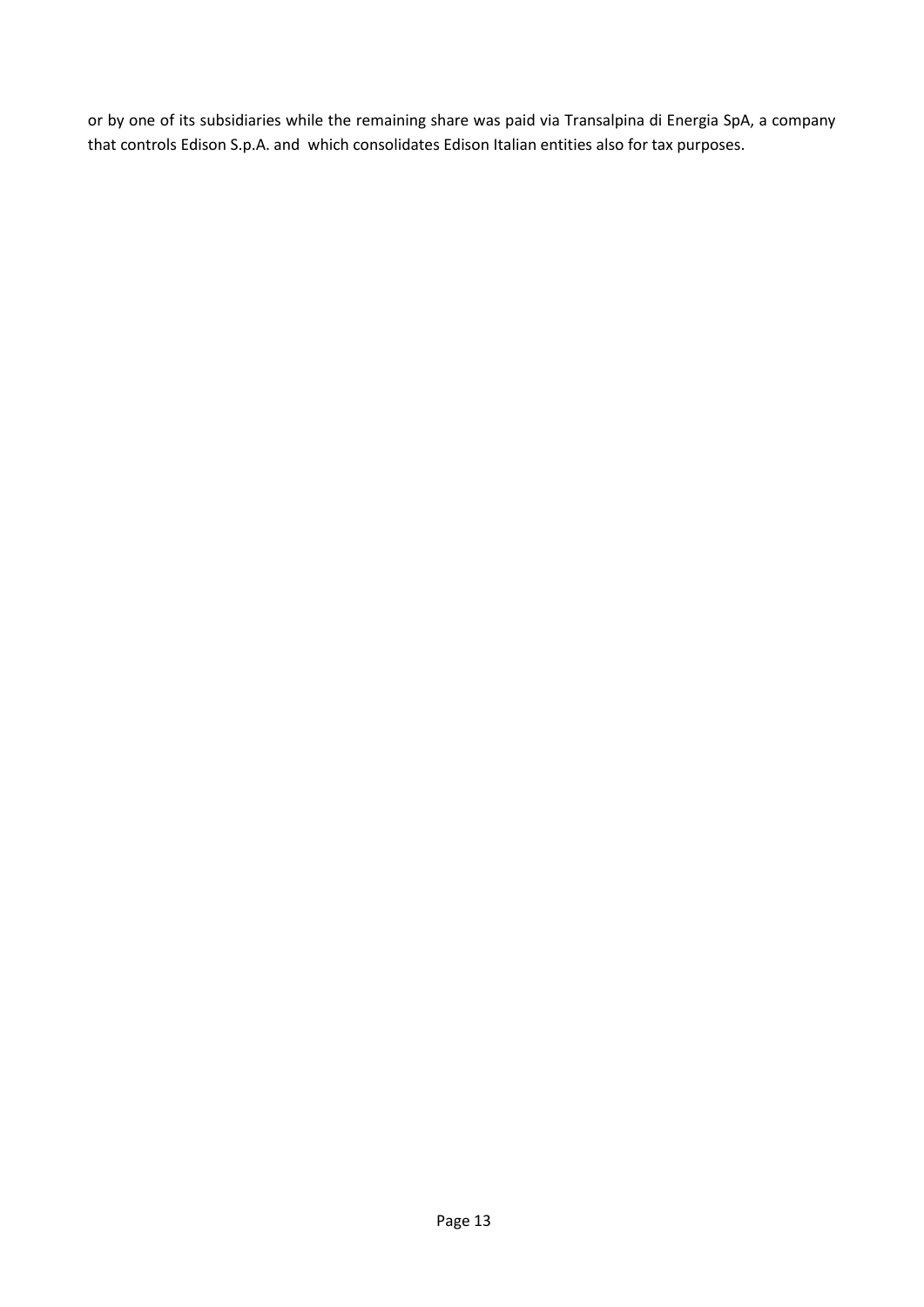### <span id="page-13-0"></span>**Norway**

Norway is confirmed as a strategic country for Edison that aims at developing Norwegian assets in order to create its third active E&P pole of production (after the Italian and the Egyptian ones). Edison has been present in Norway since 2007, based in Stavanger. Edison licenses portfolio covers all the main areas: North Sea, Norwegian Sea and Barents sea. To date Edison Norge showed successful track record thanks to the discoveries of Zidane East and West in 2010/2012 in PL435 (operated by DEA, where Edison participates with a 20% participating interest share) and PL418 Skarfjell in 2012 (operated by Wintershall, where Edison owns a 15% participating interest share). Edison's licence portfolio includes also, among others, PL226 (operated by ENI, where Edison owns a 20% participating interest share), PL420 (operated by DEA, where Edison owns a 10% participating interest share) and PL510 (operated by Maersk Oil, where Edison owns a 30% participating interest share). Edison is also actively involved in the NSGI/Polarled Gas transportation project<sup>4</sup> (where Edison owns a 2,4% participating interest in the relevant contractual joint venture).

The exhibits below disclose payments per projects and governments made in the country:

| Payments per project                                                                                                                              |              |                          |      |                |                                |                                    |                                                            |               |
|---------------------------------------------------------------------------------------------------------------------------------------------------|--------------|--------------------------|------|----------------|--------------------------------|------------------------------------|------------------------------------------------------------|---------------|
| (in Euro million)                                                                                                                                 | <b>Taxes</b> | <b>Royalties</b>         | Fees | <b>Bonuses</b> | Infrastructure<br>Improvements | Host<br>government<br>(value)      | Host<br>government<br>entitlements entitlements<br>(mmboe) | Total (value) |
| License PL226 (Eni Norge paid on behalf of                                                                                                        |              |                          | 0.30 |                |                                |                                    |                                                            | 0.30          |
| partners)                                                                                                                                         |              |                          |      |                |                                |                                    |                                                            |               |
| License PL418 (Wintershall paid on behalf<br>of partners)                                                                                         |              |                          | 0.26 |                |                                |                                    |                                                            | 0.26          |
| License PL420 (DEA paid on behalf of<br>partners)                                                                                                 |              |                          | 0.15 |                |                                |                                    |                                                            | 0.15          |
| License PL435 (DEA paid on behalf of<br>partners)                                                                                                 |              |                          | 0.50 |                |                                |                                    |                                                            | 0.50          |
| License PL510 (Mærsk Oil Norway paid on<br>behalf of partners)                                                                                    | 0.11         |                          | 0.32 |                |                                |                                    |                                                            | 0.43          |
| Application fees                                                                                                                                  |              | ä,                       | 0.11 |                |                                |                                    |                                                            | 0.11          |
| Total                                                                                                                                             | 0.11         |                          | 1.64 |                |                                |                                    |                                                            | 1.75          |
| Payments per government                                                                                                                           |              |                          |      |                | Infrastructure                 | Host<br>government<br>entitlements | Host<br>government<br>entitlements                         |               |
| (in Euro million)                                                                                                                                 | <b>Taxes</b> | <b>Royalties</b>         | Fees | <b>Bonuses</b> | Improvements                   | (value)                            | (mmboe)                                                    | Total (value) |
| Norwegian Petroleum Directorate                                                                                                                   |              |                          | 1.64 |                |                                |                                    |                                                            | 1.64          |
| Norwegian Customs Agency                                                                                                                          | 0.11         |                          |      |                |                                |                                    |                                                            | 0.11          |
| <b>Total</b>                                                                                                                                      | 0.11         | $\overline{\phantom{a}}$ | 1.64 | $\overline{a}$ | $\overline{\phantom{a}}$       | $\overline{\phantom{a}}$           | $\overline{\phantom{a}}$                                   | 1.75          |
| During 2015 the only direct payment from Edison to Norwegian government is related to application fees.                                           |              |                          |      |                |                                |                                    |                                                            |               |
| $4$ No payments above the 100,000 $\epsilon$ threshold were made in respect of this project, so that it is not listed in the table<br>of payments |              |                          |      |                |                                |                                    |                                                            |               |

#### Payments per government

| (in Euro million)               | <b>Taxes</b> | <b>Rovalties</b>         | Fees | <b>Bonuses</b> | Infrastructure entitlements entitlements<br><b>Improvements</b> | Host<br>government<br>(value) | Host<br>government<br>(mmboe) | Total (value) |
|---------------------------------|--------------|--------------------------|------|----------------|-----------------------------------------------------------------|-------------------------------|-------------------------------|---------------|
| Norwegian Petroleum Directorate |              | $\overline{\phantom{a}}$ | 1.64 |                | $\overline{\phantom{a}}$                                        | $\sim$                        |                               | 1.64          |
| Norwegian Customs Agency        | 0.11         |                          |      |                |                                                                 |                               |                               | 0.11          |
| <b>Total</b>                    | 0.11         |                          | 1.64 |                | $\overline{\phantom{a}}$                                        | $\overline{\phantom{0}}$      |                               | 1.75          |

 $^4$  No payments above the 100,000  $\epsilon$  threshold were made in respect of this project, so that it is not listed in the table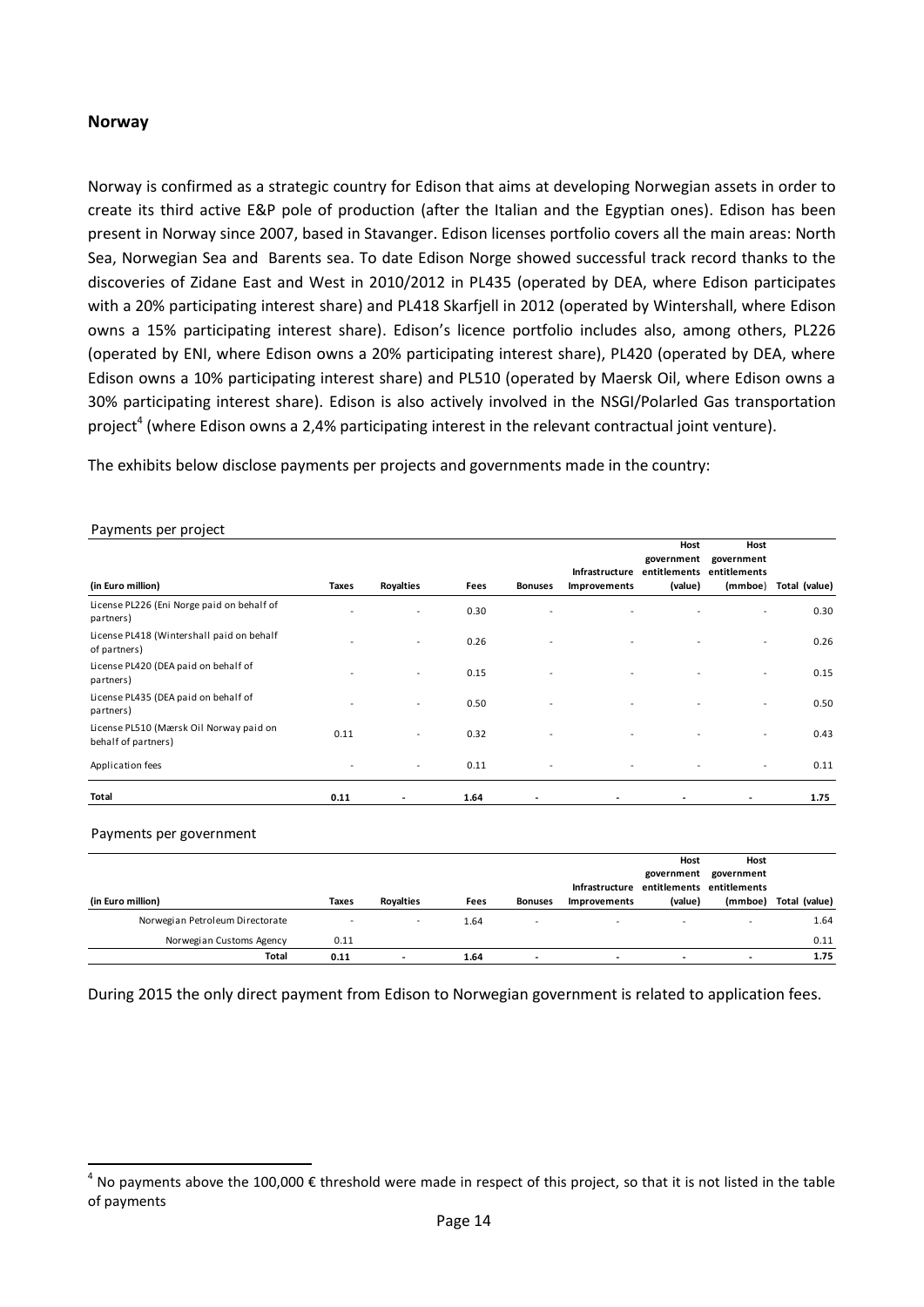### <span id="page-14-0"></span>**United Kingdom**

Edison holds in UK participating interests inof the following producing fields in the North Sea and in the United Kingdom Continental Shelf:

- (i) in the Scott unitized field, operated by Nexen, with a 10.47 % unit track participation;
- (ii) In the Telford unitized field, also operated by Nexen, with a 15.65% unit track participation (both acquired in 2015 as "Project Sally") ;
- (iii) In the Kilmar and Garrow fields ("Tors"), operated by Alpha Petroleum, with a 68% participating interest share) and
- (iv) In the Wenlock field, with an 80% participating interest share, also operated by Alpha Petroleum.
- (v) In the Markham field<sup>5</sup> (operated by Centrica), with a 3,07% unit track participation of the relevant unit area.

In the last couple of years a growth strategy has been put in place through the participation of the 28<sup>th</sup> Offshore Licensing Round and the acquisition of further exploration licenses from third parties.

The exhibits below disclose payments per projects and governments made in the country:

|                                  |                          |                          |                          |   |                          | Host       | Host                      |               |
|----------------------------------|--------------------------|--------------------------|--------------------------|---|--------------------------|------------|---------------------------|---------------|
|                                  |                          |                          |                          |   |                          | government | government                |               |
|                                  |                          |                          |                          |   | Infrastructure           |            | entitlements entitlements |               |
| (in Euro million)                | Taxes                    | <b>Rovalties</b>         | Fees                     |   | Bonuses Improvements     | (value)    | (mmboe)                   | Total (value) |
| Project Sally (Edison North Sea) | 0.18                     | $\overline{\phantom{a}}$ | $\overline{\phantom{a}}$ |   |                          |            |                           | 0.18          |
| Tors                             | $\overline{\phantom{a}}$ | ٠                        | 0.59                     |   | $\overline{\phantom{a}}$ | ۰          |                           | 0.59          |
| Wenlock                          | $\overline{\phantom{a}}$ | $\sim$                   | 0.12                     |   | $\overline{\phantom{a}}$ | ۰          |                           | 0.12          |
| <b>Total</b>                     | 0.18                     | $\overline{\phantom{a}}$ | 0.71                     | - | $\overline{\phantom{a}}$ | -          | $\overline{\phantom{a}}$  | 0.89          |

#### Payments per government

| Payments per project                                                                                                               |              |                          |                          |                          |                          | Host                                     | Host                      |               |
|------------------------------------------------------------------------------------------------------------------------------------|--------------|--------------------------|--------------------------|--------------------------|--------------------------|------------------------------------------|---------------------------|---------------|
|                                                                                                                                    |              |                          |                          |                          |                          | government                               | government                |               |
|                                                                                                                                    |              |                          |                          |                          |                          | Infrastructure entitlements entitlements |                           |               |
| (in Euro million)                                                                                                                  | <b>Taxes</b> | Royalties                | Fees                     |                          | Bonuses Improvements     | (value)                                  | (mmboe)                   | Total (value) |
| Project Sally (Edison North Sea)                                                                                                   | 0.18         | ٠                        | $\overline{\phantom{a}}$ |                          |                          |                                          |                           | 0.18          |
| Tors                                                                                                                               |              | $\overline{\phantom{a}}$ | 0.59                     |                          |                          |                                          |                           | 0.59          |
| Wenlock                                                                                                                            |              | ٠                        | 0.12                     |                          |                          |                                          |                           | 0.12          |
| <b>Total</b>                                                                                                                       | 0.18         | $\blacksquare$           | 0.71                     | $\blacksquare$           | ÷,                       | $\overline{\phantom{a}}$                 | $\overline{\phantom{a}}$  | 0.89          |
| Payments per government                                                                                                            |              |                          |                          |                          |                          |                                          |                           |               |
|                                                                                                                                    |              |                          |                          |                          |                          | Host                                     | Host                      |               |
|                                                                                                                                    |              |                          |                          |                          |                          | government                               | government                |               |
|                                                                                                                                    |              |                          |                          |                          | Infrastructure           |                                          | entitlements entitlements |               |
| (in Euro million)                                                                                                                  | <b>Taxes</b> | Royalties                | Fees                     |                          | Bonuses Improvements     | (value)                                  | (mmboe)                   | Total (value) |
| HM Revenue & Customs - stamp<br>duty land tax (office lease)                                                                       | 0.18         |                          |                          |                          |                          |                                          |                           | 0.18          |
| Licence fees billed by operator                                                                                                    |              | ٠                        | 0.71                     |                          |                          |                                          |                           | 0.71          |
| <b>Total</b>                                                                                                                       | 0.18         | $\overline{\phantom{a}}$ | 0.71                     | $\overline{\phantom{a}}$ | $\overline{\phantom{a}}$ | $\overline{\phantom{a}}$                 | $\overline{\phantom{a}}$  | 0.89          |
|                                                                                                                                    |              |                          |                          |                          |                          |                                          |                           |               |
|                                                                                                                                    |              |                          |                          |                          |                          |                                          |                           |               |
|                                                                                                                                    |              |                          |                          |                          |                          |                                          |                           |               |
|                                                                                                                                    |              |                          |                          |                          |                          |                                          |                           |               |
| <sup>5</sup> No payments above the 100,000 € threshold were made in respect of this project, so that it is not listed in the table |              |                          |                          |                          |                          |                                          |                           |               |

 $^5$  No payments above the 100,000  $\epsilon$  threshold were made in respect of this project, so that it is not listed in the table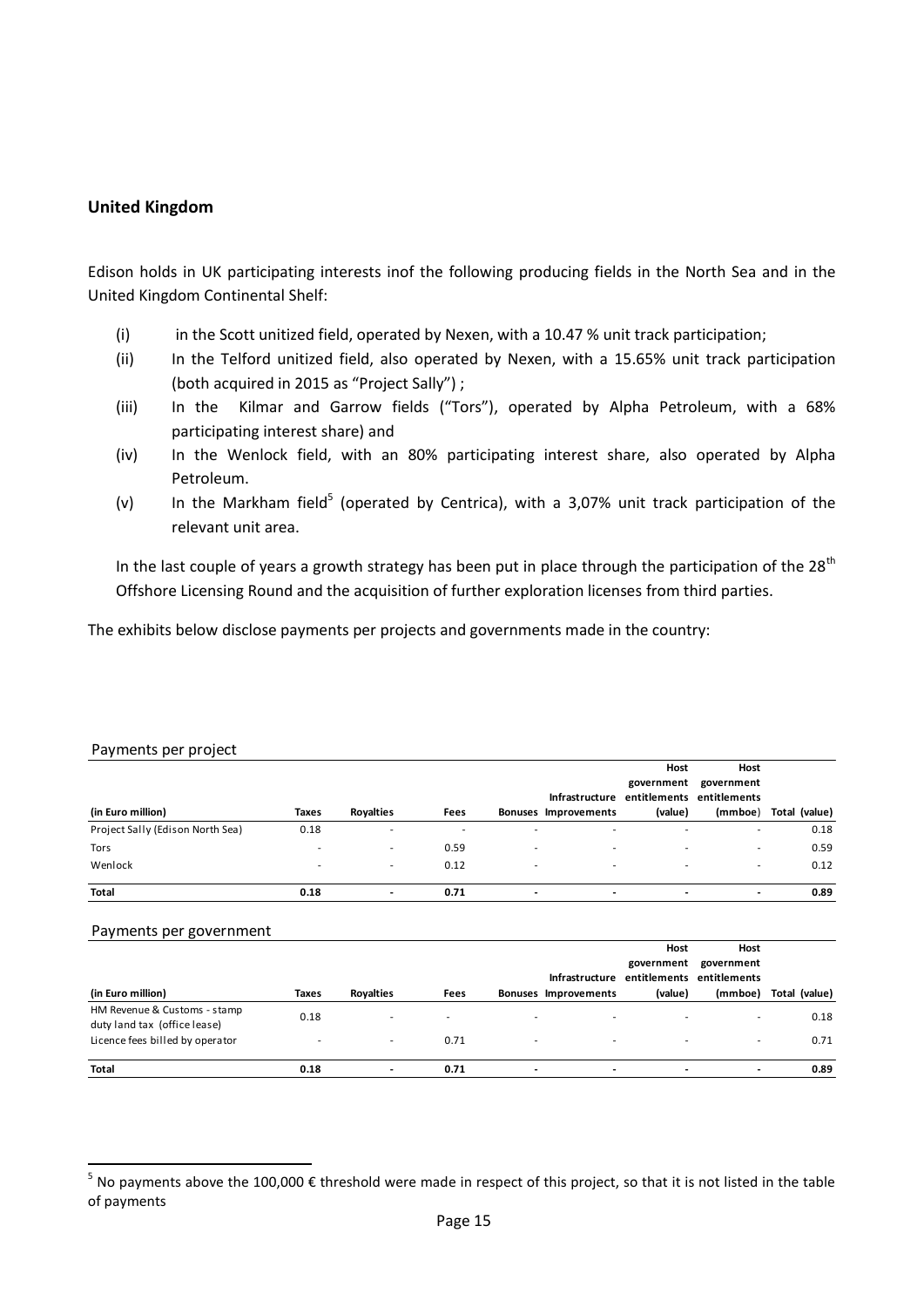# <span id="page-15-0"></span>**4 Contextual Information**

The contextual information disclosed in this section provides a broader picture of EDF Group's E&P overall economic impact in the country we have business activities and considered in this report in respect of the payments made in 2015.

Some of Edison's subsidiaries have also several branches registered in the country where operations take place. To enhance organizational transparency, we have included both country of operations and country of incorporation/registration in the overview of subsidiaries.

The contextual information reported is based on data collected mainly for the purpose of financial reporting. For this reason, information disclosed in this section (investments, revenues, purchases of goods and services) is reported in accordance with the principles for financial reporting (accruals basis) and not on a cash basis.

# <span id="page-15-1"></span>**Investments(1), revenues, purchases of goods and services and production volumes**

|                   |             |                          | Purchase of goods and    | <b>Production volume</b> |
|-------------------|-------------|--------------------------|--------------------------|--------------------------|
| (in Euro million) | Investments | <b>Revenues</b>          | services                 | (mmboe)                  |
|                   |             |                          |                          |                          |
| Algeria           | 109.7       | -                        | (62.4)                   |                          |
| Egypt             | 82.9        | 225.3                    | (120.9)                  | 10.0                     |
| Italy             | 102.4       | 174.2                    | (11.0)                   | 4.7                      |
| Norway            | 73.0        | $\overline{\phantom{a}}$ | (34.0)                   | ٠                        |
| United Kingdom    | 41.3        | 53.1                     | $\overline{\phantom{a}}$ | 1.2                      |
| Total             | 409.4       | 452.6                    | 229.1                    | 15.9                     |

(1) Investments include Exploration activities